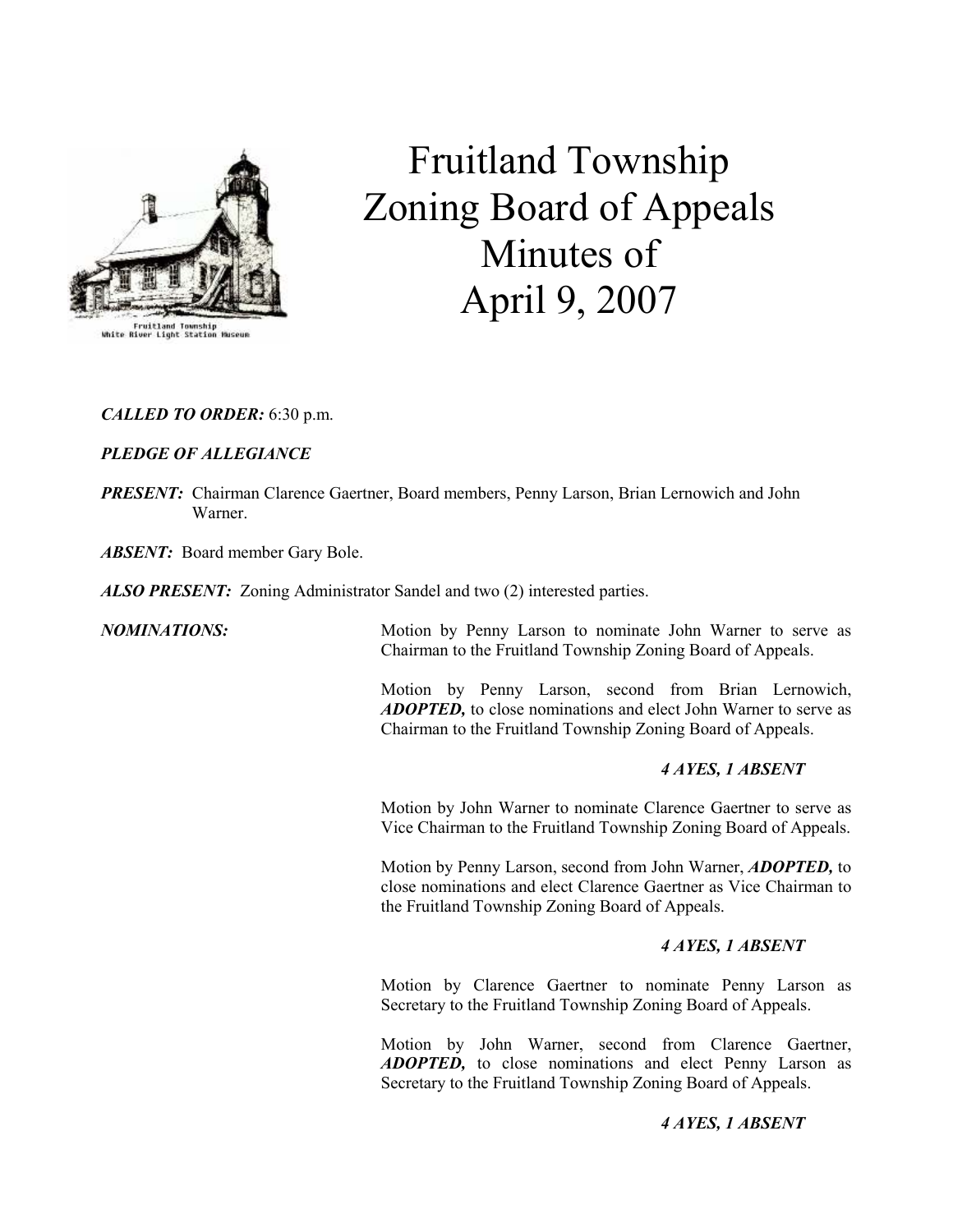Motion by John Warner, second Penny Larson **ADOPTED**, to appoint Wendy Bloem as Recording Secretary to the Fruitland Township Zoning Board of Appeals.

#### 4 AYES, 1 ABSENT

AGENDA: Motion by Clarence Gaertner, second from Brian Lernowich, ADOPTED, to approve the April 9, 2007 Zoning Board of Appeals agenda.

## 4 AYES, 1 ABSENT

Chairman Warner informed the board that Mr. Gustavson's variance request was adjourned from the November 13, 2006 meeting Zoning Board of Appeals.

Chairman Warner welcomed guests and explained the purpose and the function of the Zoning Board of Appeals. Chairman Warner stated for the record that an alternate was not called to replace Board member Gary Bole.

MINUTES: Motion by Penny Larson, second from Clarence Gaertner ADOPTED, to amend the December 11, 2006 meeting minutes, amended on page 2 motion under roll call vote strike Warner AYE and add Larson AYE.

### 4 AYES, 1 ABSENT

#### Public Hearing:

1. 2340 W. River Road 61-06-135-400-0006-10

Bruce Gustavson, homeowner, requests a variance from Article III, Section 3.17 B (4) Excavations, Holes or Ponds, there shall be a minimum setback of one hundred (100) feet from the outside edge of any pond excavation to any dwelling and minimum setback of one hundred (100) feet from any property line.

#### Public Hearing opened at 6:41 p.m.

#### Zoning Administrator Comment:

Zoning Administrator Sandel stated that Mr. Gustavson has a pond approximately seventy (70) feet from his house and pole barn. He stated the issue is not the setback of the pond; the issue is water coming approximately three hundred (300) foot from the road running into Mr. Lanore's ditch which is twenty (20) feet from Mr. Gustavson's line. He feels the drainage problem can be settled between Mr. Gustavson and his neighbor Mr. Lanore. Zoning Administrator Sandel stated that Mr. Gustavson has a ditch coming out of his pond going up towards River Road which is full of water; he feels if this ditch is cleaned out or he constructs a pipe to keep the small flow of water from running from his pond to Mr. Lanore's property, it should take care of the problem.

### Correspondence:

- Muskegon County Drain Commission letter from Mr. Hulka dated December 28, 2006, stating he wants a four foot berm around Mr. Gustavsons' pond.
- Letter from Mr. and Mrs. Jim Lanore dated September 12, 2006 citing water from Mr. Gustavson's pond is running on their property.
- Letter from Mr. Gustavson dated September 12, 2006 to Mr. Hulka Muskegon County Drain Commissioner and Township Supervisor Boughton that there is no water running from his property to Mr. Lanores property.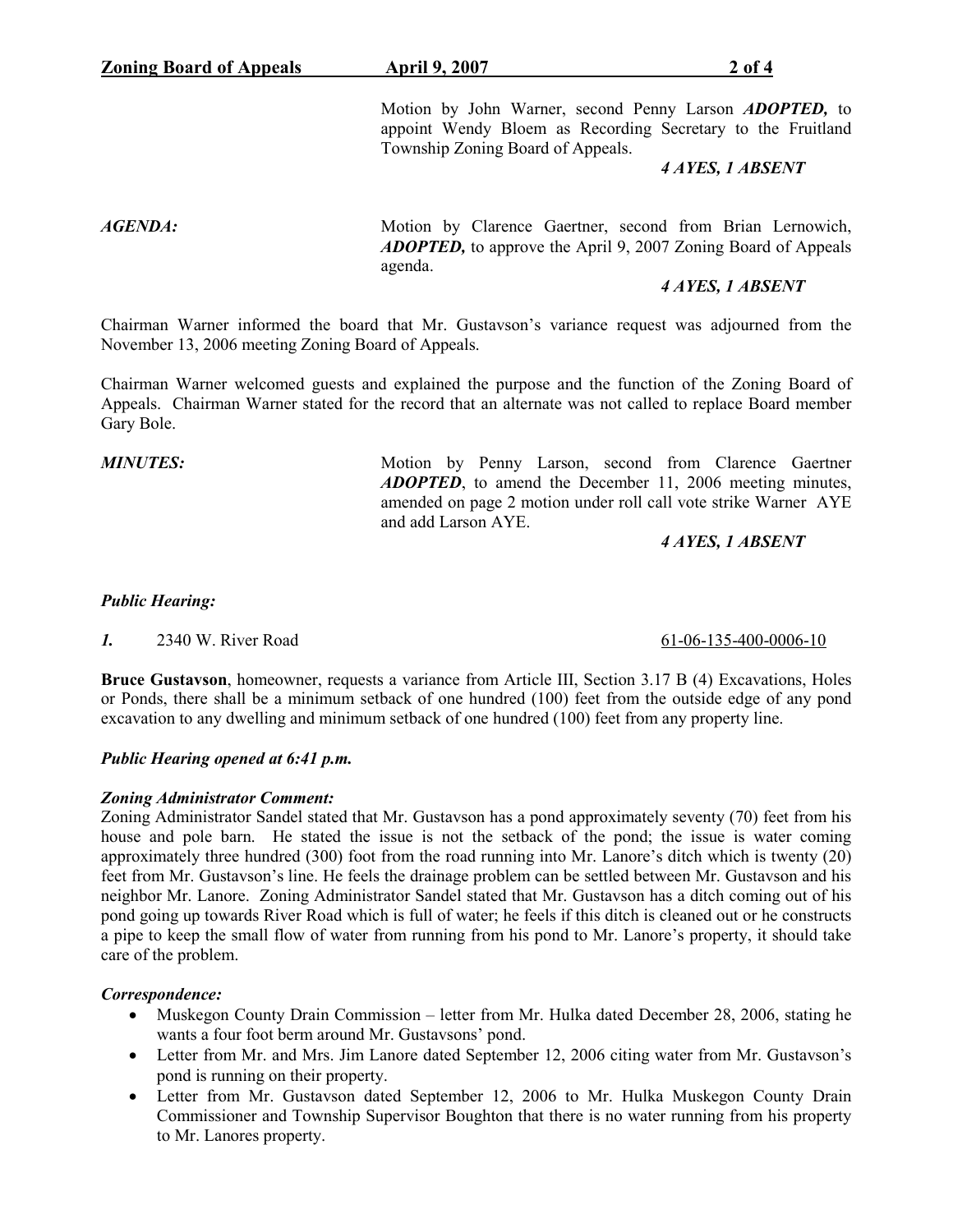# Zoning Board of Appeals April 9, 2007 3 of 4

• Letter form Westshore Consulting to Mr. Hulka dated December 4, 2006 stating that there is no problem with Mr. Gustavsons' pond it was constructed with the proper MDEQ and Township permits, and appears to be functioning as intended

Mr. Gustavson homeowner stated that if the township is willing to give him a seventy (70) foot variance he would be willing to work with Mr. Lanore to fix this problem. Mr. Gustavson gave a brief history of his request to build his pond to Fruitland Township. He stated that he received approval and permits on his pond from Fruitland Township, Muskegon County Drain Commission, Soil and Erosion and MDEQ. These permits and approvals were all received by April 2005. He stated that Mr. Hulka from the Muskegon County Drain Commission wants him to put a 4 foot berm around his pond; he stated no other resident in the township has had to build a berm around their pond and he will not do this. He stated he will deal with Mr. Hulka regarding this request.

Zoning Administrator Sandal stated that the berm is not an issue tonight; it is the setback of the pond from the house and the pole barn.

### Public Comment:

• Jim Lanore, 2400 River Road – stated that he wants the one hundred (100) foot setback back adhered to along his property line, he wants Mr. Gustavson to put a drain in to keep the water away from his house, he doesn't want this drainage to go into the creek.

Chairman Warner asked Zoning Administrator Sandel if Mr. Gustavson met all township requirements before he built his pond. In viewing plans it shows that Mr. Gustavson did meet all Township requirements.

Mr. Gustavson provided Chairman Warner with a copy of a report from Wilcox Engineering dated March 29, 2006; his pond was already dug by this time. This report shows the pond is closer to the house and pole barn than warranted by township ordinance.

Board member Gaertner asked Zoning Administrator Sandel what his estimate is on the side yard setback for this pond. Zoning Administrator stated that the side yard setback ranges from 101 feet to 98 feet due to the water going up and down.

### Public Comment closed at 7:15 p.m.

#### Board Comments:

Board member Gaertner asked Zoning Administrator Sandel if the variance only concerns the setback from the pond to the house and pole barn. Zoning Administrator Sandel stated "yes" this is the only issue if Mr. Gustavson and Mr. Lanore are willing to work together on the drain issue.

Board member Gaertner asked if making the pond smaller would make any difference, would it have any effect on the west, east or rear of the pond. Chairman Warner stated that by filling part of the pond in it would force the water to go somewhere else, he stated that this would be only temporary; eventually it would go back to its normal level. Board member Larson stated that this could cause a concern for Mr. Lanore. Zoning Administrator Sandel stated that this could change the whole dynamics of the pond, due to the 5 to 1 and 3 to 1 slope that is required. There is also a significant amount of work involved in this and it could be a very costly project. Consensus of the board is that it would be too costly for the applicant to have him make his pond smaller to meet the one hundred (100) foot setback.

Chairman Warner stated that the pond was done before the house was built; there was no reason to build the house too close to the pond. Board member Gaertner feels that due to the state of affairs that currently exist trying to correct this problem he will recommends granting the variance.